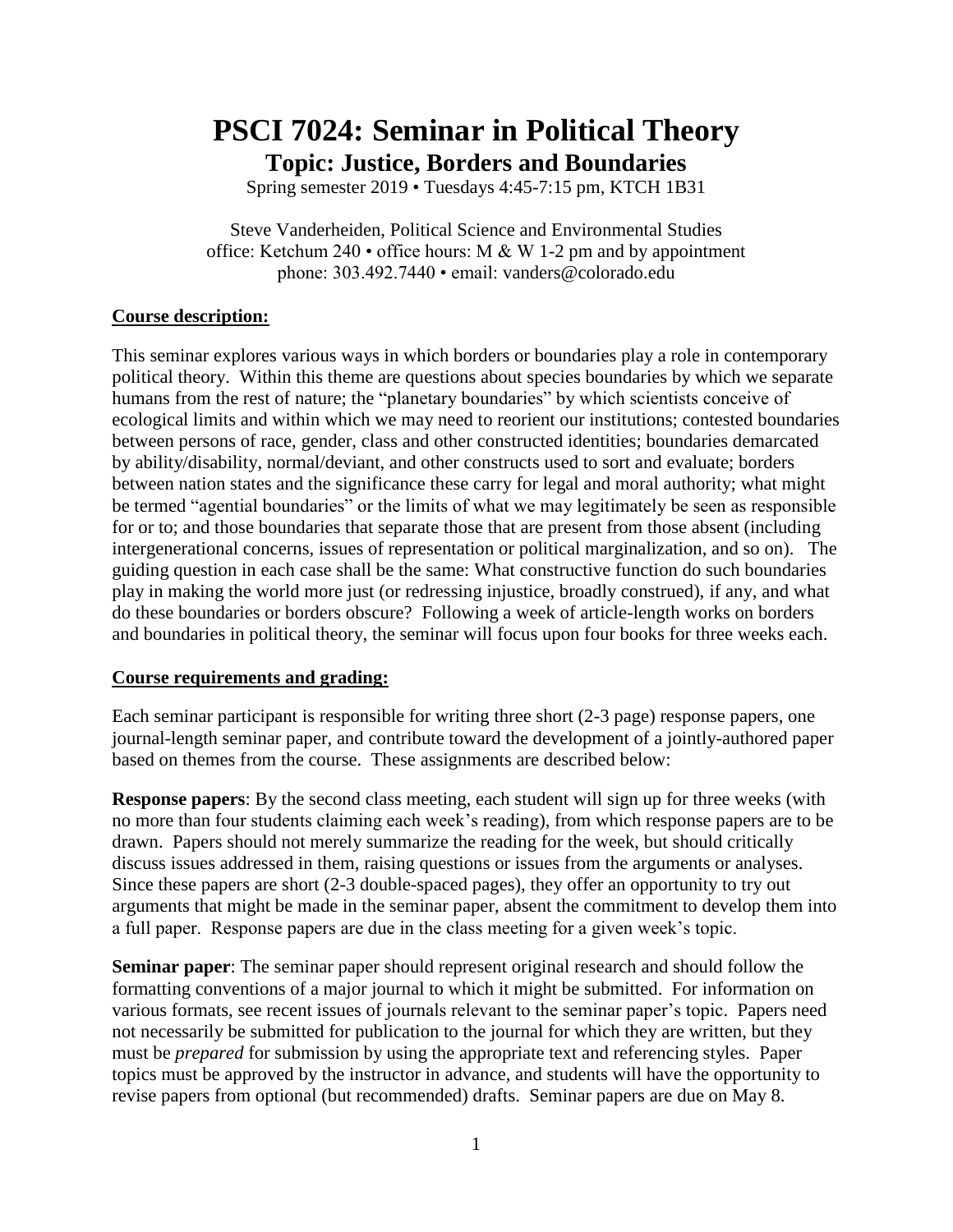**Joint paper contribution**: In addition to participating in discussions related to the development of a jointly-authored paper based on themes from the course, each seminar participant will be tasked with contributing in some way toward that paper's authorship. Further details on the paper and individual assignments related to it will be provided during the semester.

**Grading**: In addition, students are expected to attend all seminar meetings, having prepared for them by reading all required materials, and to actively participate in seminar discussion. Overall, then, the final grade will be calculated from the following weighted distribution:

| Response papers (3)      | 15% |
|--------------------------|-----|
| Seminar paper            | 50% |
| Joint paper contribution | 10% |
| Participation            | 25% |

Incompletes are available only under extraordinary circumstances and with instructor consent.

**Texts**: Four books have been adopted for the seminar and are available for purchased in the CU bookstore. Required texts are as follows:

Joan Cocks, *On Sovereignty and Other Political Delusions* (Bloomsbury, 2014). ISBN: 9781780933542.

- Martha Nussbaum, *Frontiers of Justice: Disability, Nationality, Species Membership* (Harvard, 2007). ISBN: 9780674024106
- Shalini Satkunanandan, *Extraordinary Responsibility: Politics beyond the Moral Calculus* (Cambridge, 2015). ISBN: 9781107443136.
- Sarah Song, *Immigration and Democracy* (Oxford, 2018). ISBN: 0190909226.

Other required (and some recommended) texts will be made available online through the CU learning management system (Canvas), as indicated on the reading schedule, below.

#### **University and course policies:**

**Disability accommodations**: If you qualify for accommodations because of a disability, please submit to me a letter from Disability Services in a timely manner so that your needs may be addressed. Disability Services determines accommodations based on documentation. Contact: 303.492.8671, http://www.Colorado.EDU/disabilityservices.

**Religious observances**: Campus policy regarding religious observances requires that faculty make every effort to reasonably and fairly deal with all students who, because of religious obligations, have conflicts with scheduled exams, assignments or required attendance. Students needing to miss class or exams for religious observances must inform the instructor during the first two weeks of the semester. See full details: http://www.colorado.edu/policies/fac\_relig.html.

**Classroom behavior**: Students and faculty share responsibility for maintaining an appropriate learning environment. Students who fail to adhere to such behavioral standards may be subject to discipline. Faculty have the professional responsibility to treat all students with understanding, dignity and respect, to guide classroom discussion and to set reasonable limits on the manner in which opinions are expressed. Professional courtesy and sensitivity are especially important with respect to individuals and topics dealing with differences of race, culture, religion, politics, sexual orientation, gender, gender variance, and nationalities. Class rosters are provided to the instructor with the student's legal name. I will gladly honor your request to address you by an alternate name or gender pronoun. Please advise me of this preference early in the term so that I may appropriate update my records.